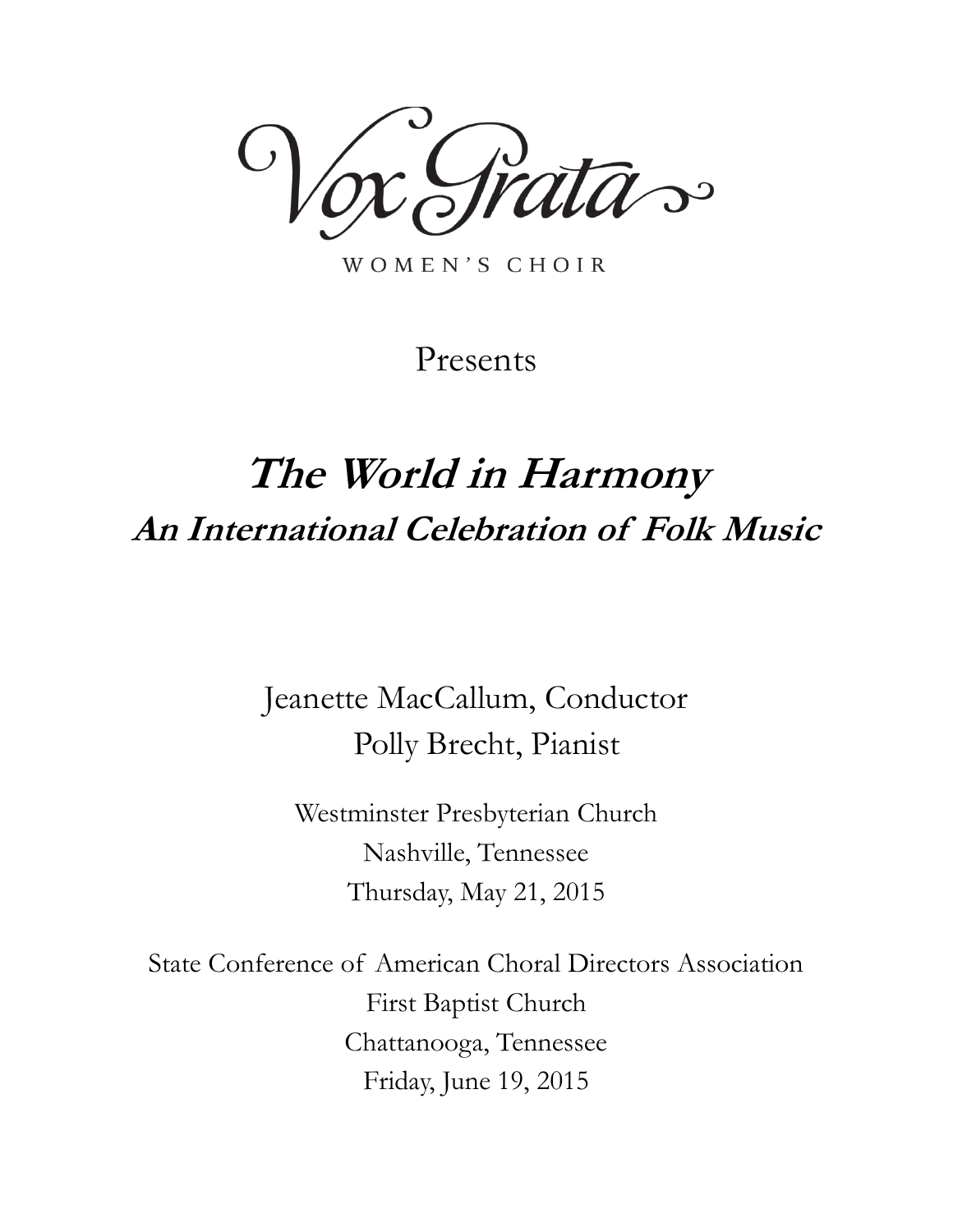## **The World in Harmony**

Please silence all cell phones and pagers for the duration of the program.

| Ah! si mon moine voulait danser! (Quebec)                                                                                                                         | arr. Donald Patriquin                   |
|-------------------------------------------------------------------------------------------------------------------------------------------------------------------|-----------------------------------------|
| Away from the Roll of the Sea (Nova Scotia)                                                                                                                       | Allister MacGillivray/arr. Loomer       |
| <b>Follow Me Down to Carlow (Ireland)</b>                                                                                                                         | arr. Percy E. Fletcher                  |
| Danny Boy (Ireland)                                                                                                                                               | arr. Kevin A. Memley                    |
| Two Songs from 12 Lieder and Romances, Op. 44                                                                                                                     | Johannes Brahms                         |
| 1. Barcarole (Italy)<br>Carol Callaway-Lane and Mareike Sattler, soloists (May)<br>Carol Callaway-Lane and Monica Coombs, soloists (June)<br>2. Fragen (Slovenia) |                                         |
| Lauliku lapsepõli (Estonia)                                                                                                                                       | arr. Veljo Tormis                       |
| Erica Scaramuzza, Emily Neely, Charlotte Sublett and Leigh Sutherland, soloists                                                                                   |                                         |
| Vesi väsyy lumen alle (Finland)<br>Jane Kirchner, flute                                                                                                           | Harri Wessman                           |
| The Lark's Song (Russia)                                                                                                                                          | Nikolai Rimsky-Korsakov/arr. Slavnitsky |
| Diu Diu Dang A (Taiwan)<br>Emily Packard, soloist                                                                                                                 | arr. Chien Shan-Hua                     |
| La Cucaracha (Mexico)                                                                                                                                             | arr. Alberto Grau                       |
| Duerme Negrito (Latin America)<br>Madaline Garcia, soloist                                                                                                        | Atahualpa Yupanqui/arr. Solé            |
|                                                                                                                                                                   |                                         |

*We dedicate this song to the women served by Renewal House*

**Bright Morning Stars are Rising (Appalachia/America)** arr. Paul Siskind *Emily Packard, soloist*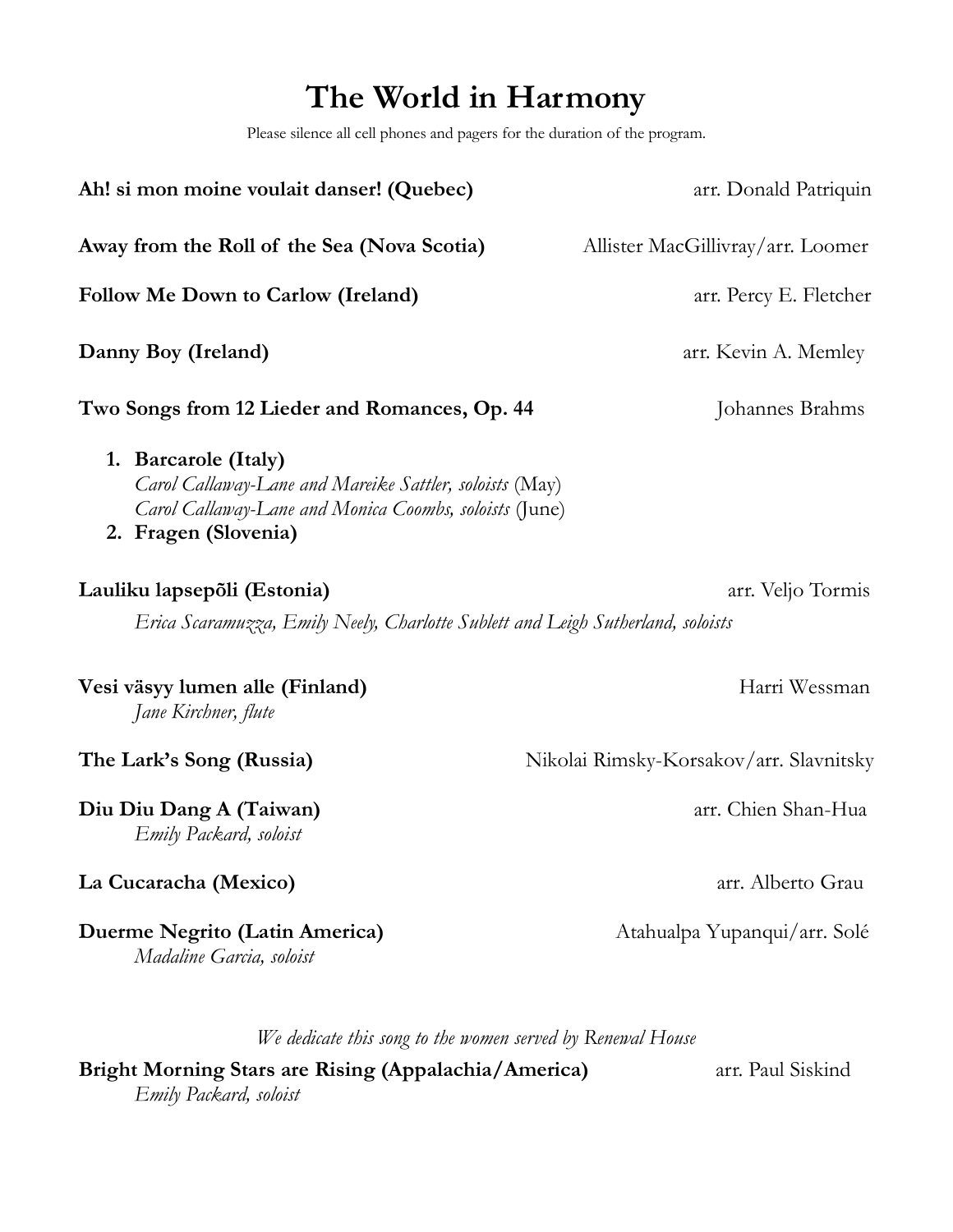## **Vox Grata Women's Choir**

#### **Soprano 1**

Kristin Bennett, classical music industry professional Catherine Birdsong Broyles, actor/teaching artist, Nashville Children's Theatre Gabby Cheij, 2015 graduate of Maryville College, Music/Psychology Emily Neely, pediatric nurse, Vanderbilt Children's Hospital Emily Packard, homeschooling mother of four Charlotte Sublett, licensed aesthetician; former voice major, Wheaton College Conservatory Leigh Sutherland, paralegal

#### **Soprano 2**

Emily Beavers, Belmont University student Mary Biddlecombe, artistic director, Blair Children's Choruses Jj Ebelhar, retired choral director, Pope John Paul II High School Katy Ferrell, Sales at Cenwood Appliance Kaitlyn Lassiter, elementary music teacher, Williamson County Diana Neely, neuroscientist, Vanderbilt University Erica Scaramuzza, medical researcher, Vanderbilt University Jenny Thomas, musician and coffee aficionado

#### **Alto 1**

Annabelle Absar, real estate marketer Julie Birdsong, engineering instructor, Vanderbilt/human resources consultant Jane-Coleman Harbison, collections manager/registrar, Cheekwood Jane Kirchner, retired flute professor, Blair School of Music; grandmother; gardener Suzie Lane, program director, GenOn Ministries Amory Scott, clinical pharmacist Colleen Sheehan, graduate student in marriage and family therapy

#### **Alto 2**

Carol Callaway-Lane, acute care nurse practitioner/assistant professor of nursing, Vanderbilt Monica Coombs, bibliophile Madaline Garcia, special education paraprofessional Linda McFadyen-Ketchum, gun safety activist Mareike Sattler, senior lecturer, Vanderbilt University Denise Statham, flame resistant clothing engineer Karen Weir, retired software executive

**Jeanette MacCallum** is the Director of Music Ministries at Second Presbyterian Church in Nashville and is founder and Artistic Director of *Vox Grata.* She previously taught at Pope John Paul II High School as well as at Belmont and Lipscomb Universities in Nashville, Tennessee. From 2002 to 2012, she served as the Director of Choral Activities at St. Cecilia Academy in Nashville, where she conducted various ensembles and taught AP Music Theory. During her tenure at St. Cecilia, the Advanced Choir received superior ratings at all regional and state adjudication festivals in which it participated. Her students also earned positions in numerous All-State and American Choral Directors Association Honor Choirs. In addition, the St. Cecilia Advanced Choir performed at ACDA and TMEA state conferences. Mrs. MacCallum also led the St. Cecilia Choir on performance tours to Carnegie Hall, Canada, and Italy. In 2007, the St. Cecilia Choir performed by invitation at the *Ospedale della Pietà* and the *Ospedale dei Derelitti* in Venice.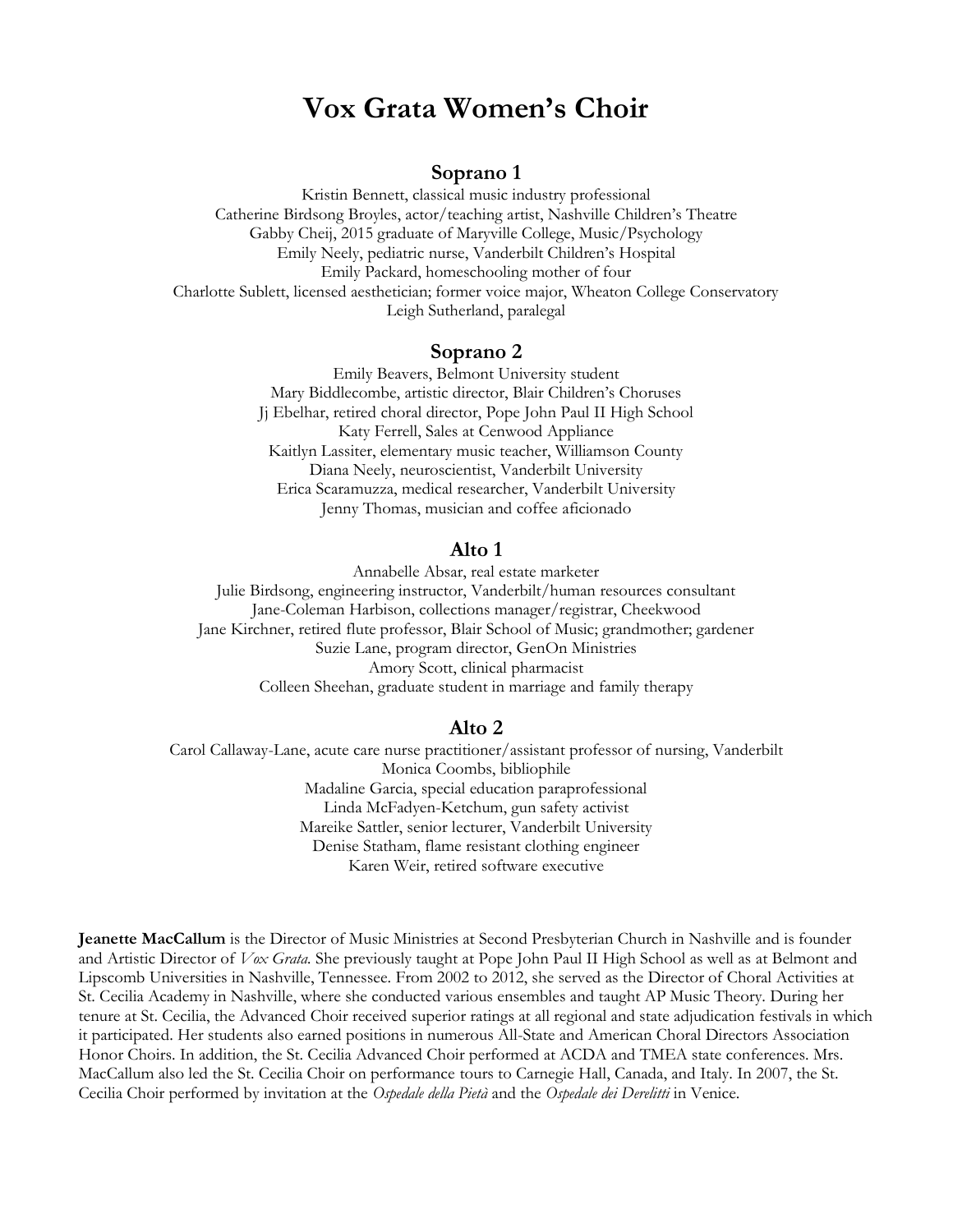Reared in Princeton, New Jersey, Mrs. MacCallum's passion for choral music began as a member of the distinguished Princeton High School Choir. She received her musical education at the Eastman School of Music and Belmont University, and received the Master of Church Music degree from Belmont. A singer, pianist, and conductor, Mrs. MacCallum has also directed choirs at the Blair School of Music at Vanderbilt University, as well as at Westminster Presbyterian Church in Nashville. She currently serves as the ACDA Tennessee Chair for Women's Choir Repertoire and Standards. Mrs. MacCallum has served as the Treasurer and President of the Middle Tennessee Vocal Association. She is also the author of *"The Sacred Choral Works of the Venetian Ospedali,"* published by GIA in *"Conducting Women's Choirs: Strategies for Success,"* Debra Spurgeon, Editor and Compiler (2012).

## **Mission of Vox Grata**

Vox Grata is comprised of joyful women who, out of gratitude for the fullness of their own lives, possess a desire to sing together for the benefit of others. The group performs repertoire that expresses a uniquely feminine spirit, especially works that promote the best interests of women in society. Vox Grata sings concert programs that directly benefit the needs of women in the Nashville community. The singers also enjoy the opportunity to mentor exceptional high school and college-aged women who participate in the choir as part of its choral scholar program.

To be added to our mailing list, for information about supporting Vox Grata or to find out about auditions and upcoming events, please visit our website at [www.voxgrata.com,](http://www.voxgrata.com/) or visit our Facebook page at [https://www.facebook.com/VoxGrata.](https://www.facebook.com/VoxGrata)

## **Special Thanks**

**Vox Grata Board of Directors** – Sallie Bailey, Jennifer Barnes, Kelly Christie, Susan Hassell, Susan Holt, Jane Kirchner, Linda Koon, Doug MacCallum, Jeanette MacCallum and Franco Scaramuzza **Dr. John Semingson**, Director of Music Ministries, Westminster Presbyterian Church **Mareike Sattler**, Language and diction consultant **Justin Maitlen**, **Richard Lane and Frank Kirchner,** percussion **Ian Petty**, Web Design **Westminster Presbyterian Church**

## **Texts and Translations**

#### **Ah! si mon moine voulait danser! (If only my monk would dance with me!)**

Oh, if only my monk would dance with me, I'd give him a hooded robe. Dance, my monk, dance! Don't you hear the dance? Oh, if only my monk would dance with me, I'd give him a braided belt.…I'd give him a rosary……a homespun robe…If he hadn't made a vow of poverty, I'd give him lots of other wonderful things, too! Dance, my monk, dance! Don't you hear the dance?

#### **Away from the Roll of the Sea**

Small craft in a harbor that's still and serene, give no indication what their ways have been; they rock at their moorings all nestled in dreams; away from the roll of the sea. Their stern lines are groaning a lullaby air; a ghost in the cuddy, a gull on the spar; but never they whisper of journeys afar, away from the roll of the sea. Oh had they the tongues for to speak what tales of adventure they'd weave! But now they are anchored to sleep and slumber alee. Come fair winds to wake them tomorrow we pray; come harvest aplenty to them ev'ry day; 'til guided by harbor lights they're home to stay; away from the roll of the sea.

#### **Follow Me Down to Carlow**

Follow me down to Carlow, lads! Come lasses too, away we go, so limber and lightly, heel and toe, there's frolic and fun at Carlow! For striking is now the wedding hour, and yonder's a bride that's like a flow'r, the boy that has won her, all do know, is stealing the pride of Carlow! **Refrain:** Hark! The bells they gaily ring, and finch and thrush and blackbird sing; for love on this fair day is king! Och! Follow me down to Carlow! Follow me down to Carlowtown! Be leaving your work and toil behind, the cat'll be proud the house to mind, while ye are away at Carlow! Come Kitty, asthore, with eyes of blue, come Denis and Meg and Pat and Sue, for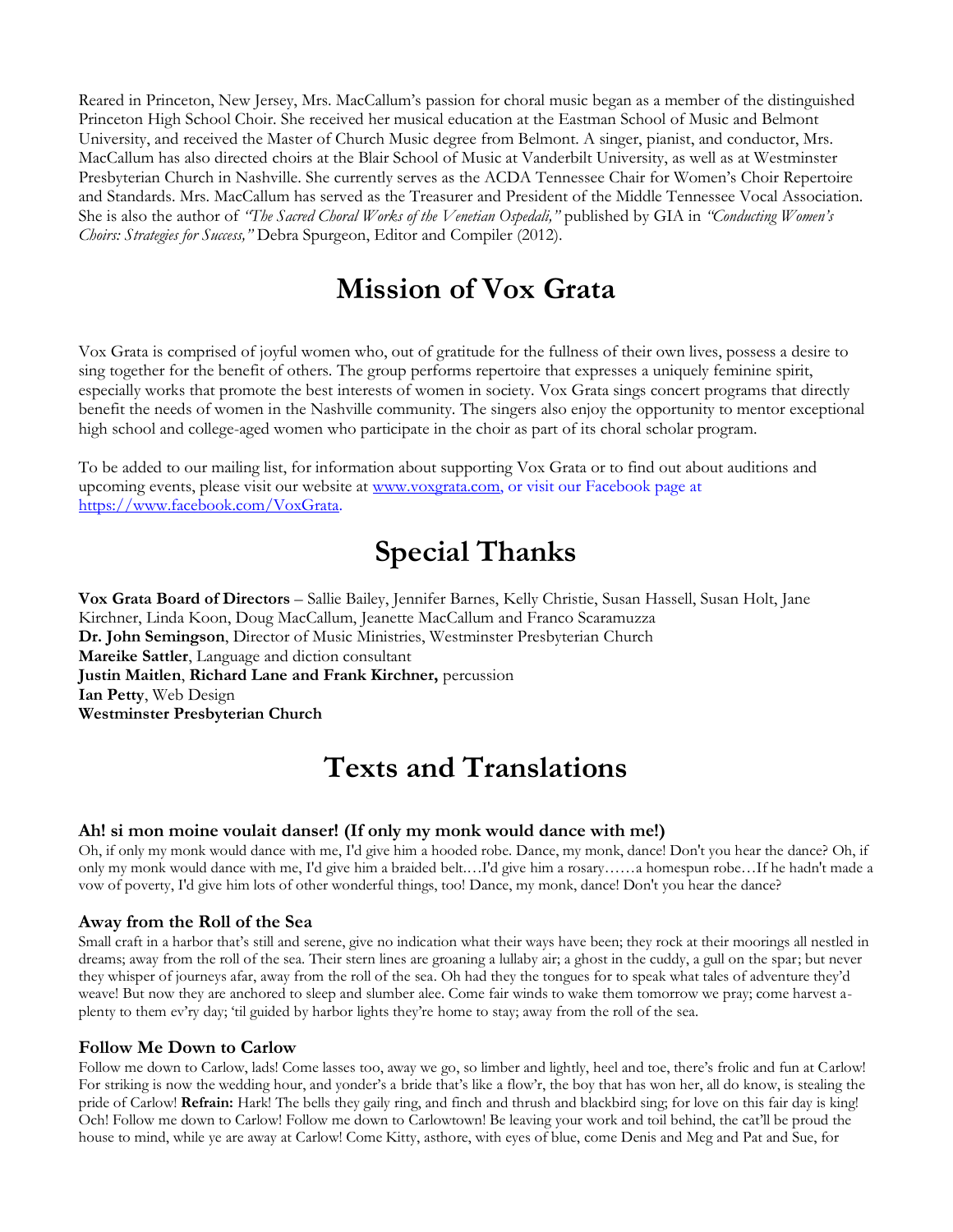never a one must fail, and so I'm bidding ye all to Carlow! See, the sun shines out so gay, "A wedding, sure!" I heard him say, "I'll send my beams to gild the day!" Och! Follow me down to Carlow! Follow me down to Carlow, then! The way winds round the green hillside, and thro' the lone lane where fairies hide, and over the moor to Carlow! Then hurry good people, one and all, for sure ye can hear the music call; and limber and lightly, heel and toe, we'll go to the fun at Carlow! **(Refrain)** Hooroo!

### **Danny Boy**

O Danny boy, the pipes, the pipes are calling from glen to glen, and down the mountainside. The summer's gone, and all the flow'rs are dying. 'Tis you, 'tis you must go and I must bide. But come ye back when summer's in the meadow or when the valley's hushed and white with snow. 'Tis I'll be here in sunshine or in shadow. O Danny boy, O Danny boy, I love you so. And if ye come when all the flow'rs are dying, and I am dead, as dead I well may be, ye'll come and find the place where I am lying and kneel and say an "Ave" there for me. And I shall hear, tho' soft you tread above me, and all my dreams will warm and sweeter be, for you will bend and tell me that you love me! I'll simply sleep in peace until you come to me.

#### **Barcarole (Boat Song)**

"O fisher on the waters – Fidelin! Come quickly here to fish!" **Refrain**: And on his tidy little boat, on the boat he rows; merry girl, tra-la-la! "What would you wish me to fish? – Fidelin!" "My little ring fell in the sea." (**Refrain)** "You shall be rewarded with the finest purse! – Fidelin! Filled with a hundred thalers." **(Refrain)** "I do not want your purse – Fidelin! Filled with a hundred thalers." **(Refrain)** "A tender kiss – Fidelin! A kiss is my desire!" **(Refrain)**

### **Fragen (Questions)**

For what do I have such long hair if I cannot braid a ribbon into it? For what is my little foot so nimble and delicate if I may not dance with my lover? For what is my hand so white if I may not hold my lover in an embrace? For what is my eye so dark and keen if it may not look at my lover? For what are my thoughts my own if they think, my beloved, upon thee all the time?

### **Lauliku lapsepõli (The Songster's Childhood)**

When I was very little, al-lea, I grew so prettily; I was but one night old, just two days old, mother took my cradle to the meadow, put my crib on the heath, put a duck to rock the cradle, the bird of summer to push me. The duck had many words; the bird of summer had lots of songs; the duck sang many songs to me there; the bird of summer, it spoke to me a lot. That is where this child learned the songs; this crazy one got to know the words; all of them I placed on paper; all of them I hewed into a book. That is why I have so many words; that is why I have lots of tunes.

### **Vesi väsyy lumen alle (Water Under Snow is Weary)**

Water under snow is weary; under ice it stretches sleeping; winds are blowing, no rest for them. Thousand-footed flakes are dancing; and the blizzard boy is whirling; winds are blowing, no rest for them. But it is silent where the grass lies; withered grass whose stalks are dying; under snowdrifts oblivious. There is time now for slumbering; there is time for snowing as well.

### **The Lark's Song**

The lark's song rings out more clearly; the spring flowers are brighter; the heart is full of inspiration; the sky is filled with beauty. As we tear apart the fetters of sadness, breaking the chains of banality, a triumphant tide of new life overwhelms us. Fresh and young are the sounds of youth's new and mighty ranks; as strings pulled taut, stretching between heaven and earth.

### **Diu Diu Dang A**

A train races swiftly and enters a tunnel. Inside the tunnel, water droplets falling on the train car roof make a sound: "diu diu dang". As the train rapidly progresses, the "ho-ho" voices of the train whistle mix with the "diu diu dang" tune.

### **La Cucaracha (The Cockroach)**

It's because she doesn't have the main one (leg). They say the cockroach had a set of twins which she named Boniface and Angelito. They say the cockroach was a very fine dancer, but with her broken leg, she can't even dance a jig! The cockroach can no longer walk, because she doesn't have (she is missing) her most important leg. They say the cockroach fell from a bicycle, and, because of that, she can't wear a slipper. They say the cockroach can no longer walk!

#### **Duerme Negrito (Sleep, Little Black One)**

Sleep, sleep little black one; your mama's in the fields, little one. Sleep, sleep little one. She's going to bring quail for you; she's going to bring fresh fruit for you…pork….many things. And if the black one doesn't go to sleep, the white devil will come and zap! He'll eat your little foot! Hurry, chica bú! Sleep, sleep little black one, your mama's in the fields, little one. She's working hard, yes, and they don't pay her, and she's coughing, yes, for her sweet little black one.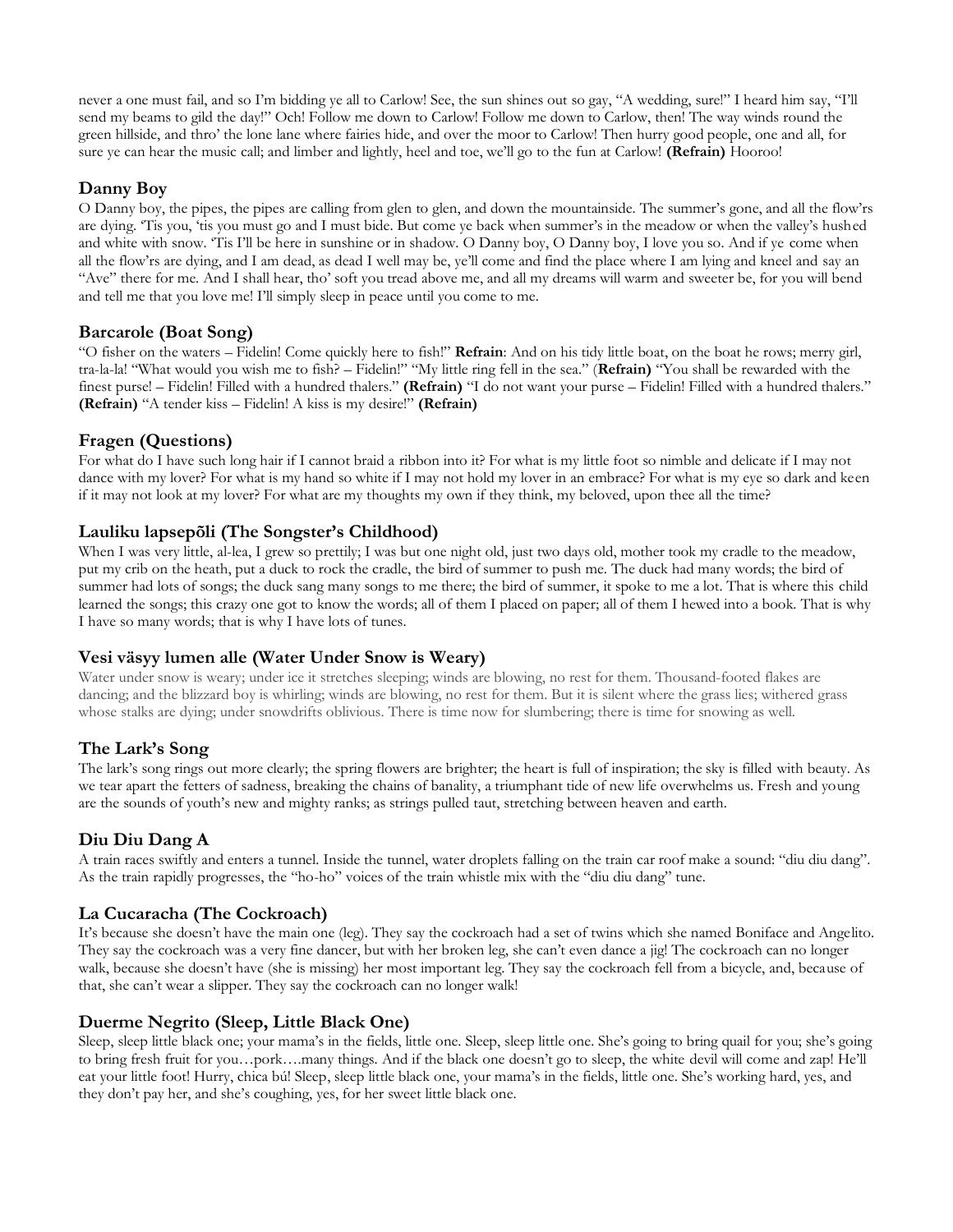#### **Bright Morning Stars are Rising**

Bright morning starts are rising; day is a-breakin' in my soul! Oh where are our dear mothers? Oh where are our dear fathers? Day is a-breakin' in my soul! Some are here together praying; day is a-breakin' in my soul! Oh where are our dear sisters? Oh where are our dear brothers? Day is a-breakin' in my soul! Some have gone, gone to heaven shouting: Day is a-breakin' in my soul! Oh where is our future? Day is a-breakin' in my soul! We are here together singing! Day is a-breakin' in my soul!

## **Program Notes**

#### **Ah! si mon moine voulait danser** *Published by earthsongs* **business** *Donald Patriquin*

This lively song is one of French-speaking Canada's best-known folk songs. Typical of the folk music of Québec and France, this song takes a humorous situation and embellishes it through verse after verse to a hilarious conclusion. In this case, a girl is trying to convince a monk to dance with her. She offers him various articles of clothing (a hooded robe, a braided belt…), claiming at the end that she would give him much more if only he hadn't made a vow of poverty. Donald Patriquin's arrangements of this and other Québecois folk songs have become so popular in recent years they have overshadowed all predecessors. They invariably have difficult and prominent piano parts. The arranger opens the piece with a moderate-tempo plea by the girl, accelerating quickly into the lively main rhythm of the piece. A sudden switch to half tempo and back again for the last verse makes for a terrific ending. (Notes by Morna Edmundson)

#### **Away From the Roll of the Sea** *Published by Cypress Choral Music, CP1001*Diane Loomer

This lovely, rolling Nova Scotia tune describing boats at rest in the harbour, connects with almost any group or any age that sings it. Part of this appeal comes from the fact that the words imply more than one meaning. On the surface they state that no one can know by simply looking at the boats in safe harbour what adventures or hardships they have endured; the implied meaning is of course that no one can possibly know from looking at them, the adventures and histories of people's lives. This arrangement was written for Elektra Women's Choir and while the resultant tessitura is quite low, it reveals the glorious color of the mature alto range. Textual clarity and expressive singing are two of the main goals in singing and arranging this piece. The rhythmic challenge for the conductor and the choir is to find the correct tempo that allows the singers to feel it in 'one', singing the soothing, regular rhythm of 'the roll of the sea' while delivering clarity, precision and communicated meaning through the words. (Notes by Diane Loomer)

Percy E. Fletcher (1879-1932), an important musical director in the London theatre world, wrote and arranged a large number of partsongs for female voices, including this arrangement of the well-known Irish folk tune. The song tells of a festive wedding celebration filled with frolic and fun! The Scottish word "Och" (a curse word used in the same way as "Oh no!") is interjected throughout the tale.

Kevin A. Memley, though largely self-taught, is a refreshing and versatile composer whose works have received world-wide acclaim. His pieces have become favorites in the repertoire of Vox Grata and his compositions have been prominently featured in ACDA conventions since 2009. In addition, he has composed and orchestrated music for film. This arrangement of the popular Londonderry Air features a beautifully crafted piano accompaniment, a trademark of Memley's writing. In addition, the alto section must emulate the sound of bagpipes in the opening and closing sections of the song.

### **Twelve Lieder and Romances, Op. 44** *Available at www.cpdl.org*Johannes Brahms

These two songs, taken from the composer's set of secular songs for female chorus, are the only songs in the opus which utilize folk texts. These choral miniatures were indicated to be sung either *a cappella* or with optional piano accompaniment. The *Barcarole* (No. 3) is based upon an Italian folk text and features an alto duet and a memorable choral refrain that repeats. The 6/8 meter helps to convey the stroke of the gondolier's oar. *Fragen* (No. 4) is based upon a Slovenian folk text. Also in 6/8 meter, the music, somewhat agitated in character, helps to deliver the many questions of the poem with a certain urgency.

#### **Lauliku lapsepõli** *Published by earthsongs*Veljo Tormis

The Estonian choral tradition literally embodies the power of communal singing. With a population of only 1.4 million, this small country boasts over 1,000 choirs. Every five years since 1869, the country's singers gather at a special site on the outskirts of Tallinn for a unique and amazing event: the *Laulupidu* or All-Estonian Song Festival, where a choir of 20,000 sings for and with an audience of 100,000. Surprisingly, during years of Soviet occupation in the mid-to-late 20th century, this gathering was even larger. From 1869 until today, the *Laulupidu* ideal remains consistent: to reaffirm cultural roots, to pass along the songs from generation to generation, and, as a gathered people, to sustain the culture's value and unique identity.

## **Follow Me Down to Carlow** *Published by J. Curwen & Sons, JC71441* Percy E. Fletcher

### **Danny Boy** *Published by Pavane Publishing, P1486* Kevin A. Memley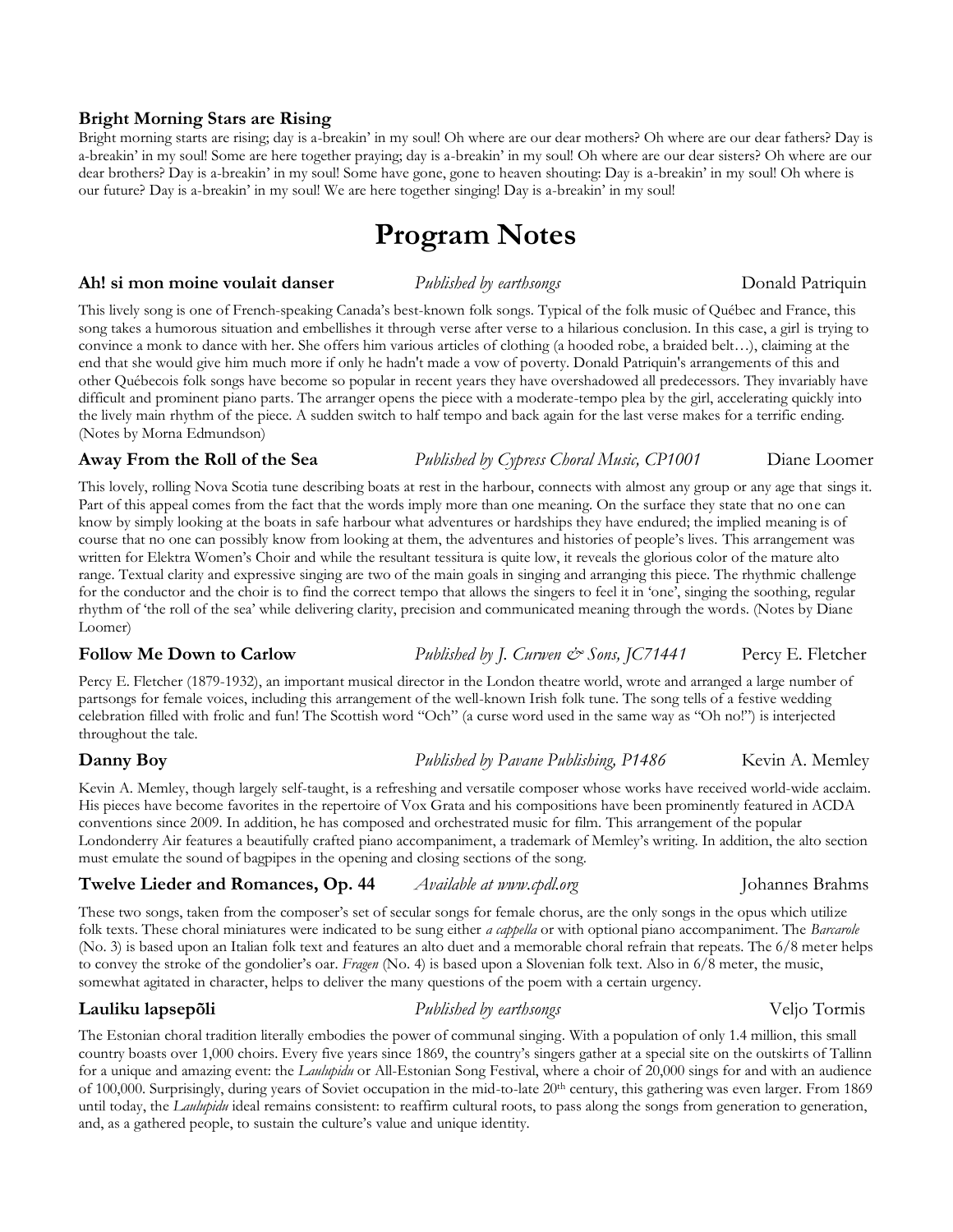Veljo Tormis, himself Estonian, used folk melodies as material for thematic development in the traditional classical compositional style. But his compositional epiphany occurred with the composing of *Estonian Calendar Songs*, wherein he attempted to preserve the ancient Estonian *(regilaul)* song. He is quoted as saying: "I don't use folksong; folksong uses me." By using the hallmarks of Estonian culture—the language and the *regilaul*—as his compositional materials, Tormis carries forward the country's ancient traditions into the next millennium.

*Regilaul* texts are single non-strophic lines of 8 syllables, alternating stressed and unstressed syllables. Instead of end rhymes, these texts use alliteration and assonance. The melodies are characterized by a narrow range, scalar motion, frequent repetition of tones and independence from the harmonic motion so typical of western European folk tunes. (Notes by the publisher)

### **Vesi väsyy lumen alle** *Published by Walton Music, WTC1005* Harri Wessman

The musical material for this piece is taken from an old familiar melody from Kalevala, the national epic of Finland. Every Finn would recognize it from school songbooks as the "Kalevala tune". It features a melody in 5/4 meter with the range of notes limited to a minor pentachord. This work is divided into two sections—the first half an extended introduction for flute and piano. The composer develops the Kalevala tune which climaxes in flutter tongue glissandos from the flute followed by a relaxation of the mood. As the choir joins in in the second section, the setting changes, now dominated by the peaceful 3/4 rhythms of the piano and attractive harmonies of the choral parts. (Notes by the publisher)

**The Lark's Song** *Published by Musica Russica, PS026* Nikolai Rimsky-Korsakov

Rimsky-Korsakov (1844-1908) was a Russian composer and member of the group of composers commonly referred to as "The Five". He seemed to have a special fondness for fairy tale and folk subjects and a desire to develop a nationalistic style. This style often employed Russian folk song as its primary material. He composed dozens of art songs and arrangements of folk songs, including this one which has been arranged for women's choir.

### **Diu Diu Dang A** *Published by earthsongs* Chien Shan-Hua

Diu Diu Dang A is a pentatonic Taiwanese folk song, probably composed during the period of Japanese occupation (1895-1945). The song is very famous in Taiwan, existing in many arrangements for soloist, choir and instrumental ensemble. The song is believed to have originated in the I-Lan county area where trains were an especially important mode of transportation. It depicts the sound of a train starting up very slowly, getting faster, and finally reaching its destination. Onomatopoeic sounds are employed to portray the droplets of condensation falling on the roof of the train as it travels through the many tunnels of the region. A soprano soloist interjects the sound of the train whistle throughout.

**La Cucaracha** *Published by earthsongs* Alberto Grau

Alberto Grau is arguably one of the most influential contemporary Venezuelan choral composers and conductors of this century. His work often displays distinct, nationalistic qualities of his native Venezuela or other nations. His output includes a number of choral arrangements for children and young choruses. These works are often based upon traditional folk tunes.

This popular Latin American lullaby gives us an important glimpse into the dehumanizing conditions which slaves endured for centuries in many parts of the New World. The word "negrito" literally means "little black one", or in modern usage, simply "darling" or "dear little one". But other words in the text leave no doubt about the setting of this "black" lullaby. The omission of the "r" in several words in the text all reflect the black Spanish pronunciation of the uneducated slave culture. In addition, references are made to the brutal practice of cutting a person's foot off to prevent escape and to the sick mother working hard in the fields for no pay. It is ironic that a text of such gravity would be set as a pleasing lullaby.

### **Bright Morning Stars are Rising**  *Published by G. Schirmer, HL50483188* Paul Siskind

This contemplative American folk hymn appears to have originated in the Appalachian region of the United States. "Bright morning stars" have been interpreted by some to mean "angels". Whether or not this is true, the song's spiritual nature is evident in the optimistic melody and warm, hopeful lyric: "Day is a-breakin' in my soul." The song has been recorded by many including Judy Collins, Emmylou Harris and others. It appears in Ruth Crawford Seeger's "American Folk Songs for Christmas" (1953).

WOMEN'S CHOIR

**is a 501(c)(3) nonprofit, tax-exempt organization. For information about giving opportunities, please contact us at [voxgratainfo@gmail.com.](mailto:voxgratainfo@gmail.com)**

**Duerme Negrito** *Published by earthsongs* Emile Solé

Vox Grata »